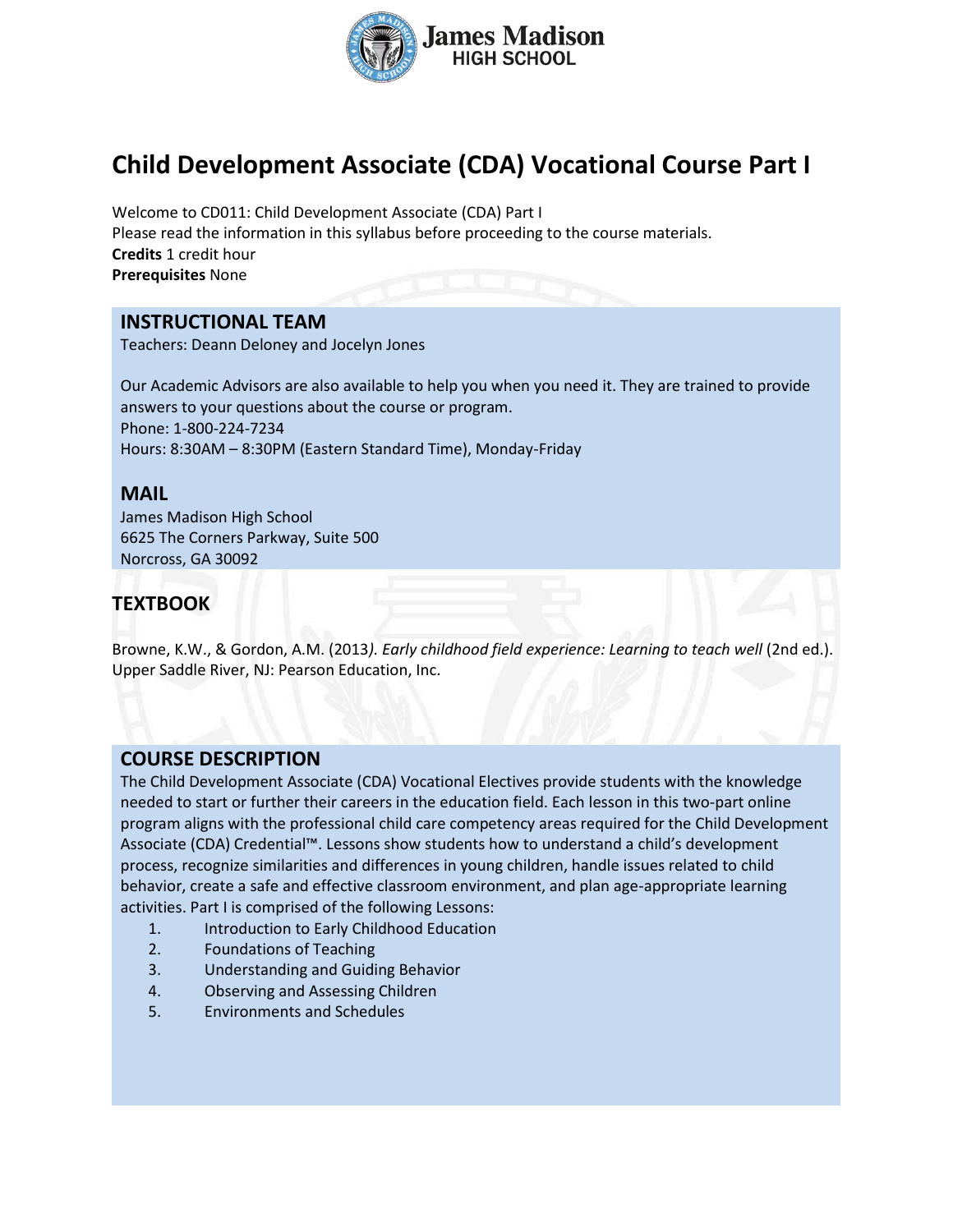

# **LEARNING OBJECTIVES**

#### **After completing Child Development Associate (CDA) Part 1, students will be able to:**

#### **Program Objectives**

After completing the Child Development Associate program, students will be able to:

- Recognize the many roles of a teacher and describe the tools they use to enhance teaching skills.
- Summarize the role of the National Association for the Education of Young Children (NAEYC) and outline the tools it makes available to early childhood professionals.
- Apply the essential elements to create meaningful lesson plans that will enrich the learning outcomes of every child.
- Describe the evolving definition of *family* and explain the impact on the classroom.
- Identify the requirements necessary to obtain the Child Development Associate(CDA) Credential™ and prepare a plan to meet those requirements.

| <b>LESSONS</b><br><b>TOPICS &amp; Objectives</b> |                                                                                                                                                                                                                                                                                                                                                                                                                                                                                                                                                                                                                                                                                                                                                                                                                                                                                                 |
|--------------------------------------------------|-------------------------------------------------------------------------------------------------------------------------------------------------------------------------------------------------------------------------------------------------------------------------------------------------------------------------------------------------------------------------------------------------------------------------------------------------------------------------------------------------------------------------------------------------------------------------------------------------------------------------------------------------------------------------------------------------------------------------------------------------------------------------------------------------------------------------------------------------------------------------------------------------|
| Lesson 1:                                        | <b>Introduction to Early Childhood Education</b><br>Define early childhood education.<br>Explain the importance of the Heckman equation.<br>Describe how the brain develops.<br>$\bullet$<br>Understand the importance of early interactions and experiences.<br>$\bullet$<br>Explain why it's important to know the various developmental<br>milestones.<br>Identify the different roles and positions available to educators in the<br>early childhood field.<br>Describe the role of the NAEYC in early childhood education programs.                                                                                                                                                                                                                                                                                                                                                        |
| Lesson 2:                                        | <b>Foundations of Teaching</b><br>Describe the ten fundamentals of teaching.<br>Explain the roles of the student-teacher and describe appropriate<br>professional behavior for the student-teacher.<br>Compare and contrast the roles of the teacher and student-teacher.<br>Identify strategies to create positive interactions with children and adults.<br>Compare and contrast the key characteristics and settings of different<br>early childhood programs.<br>Develop professional goals and objectives in accordance with the NAEYC<br>$\bullet$<br>Standards for Initial and Advanced Early Childhood Professional<br>Preparation Programs.<br>List the four sections of the code of ethics developed by the NAEYC and<br>٠<br>apply them to various professional scenarios.<br>Explain the importance of teacher evaluations and describe how they<br>create more effective teachers. |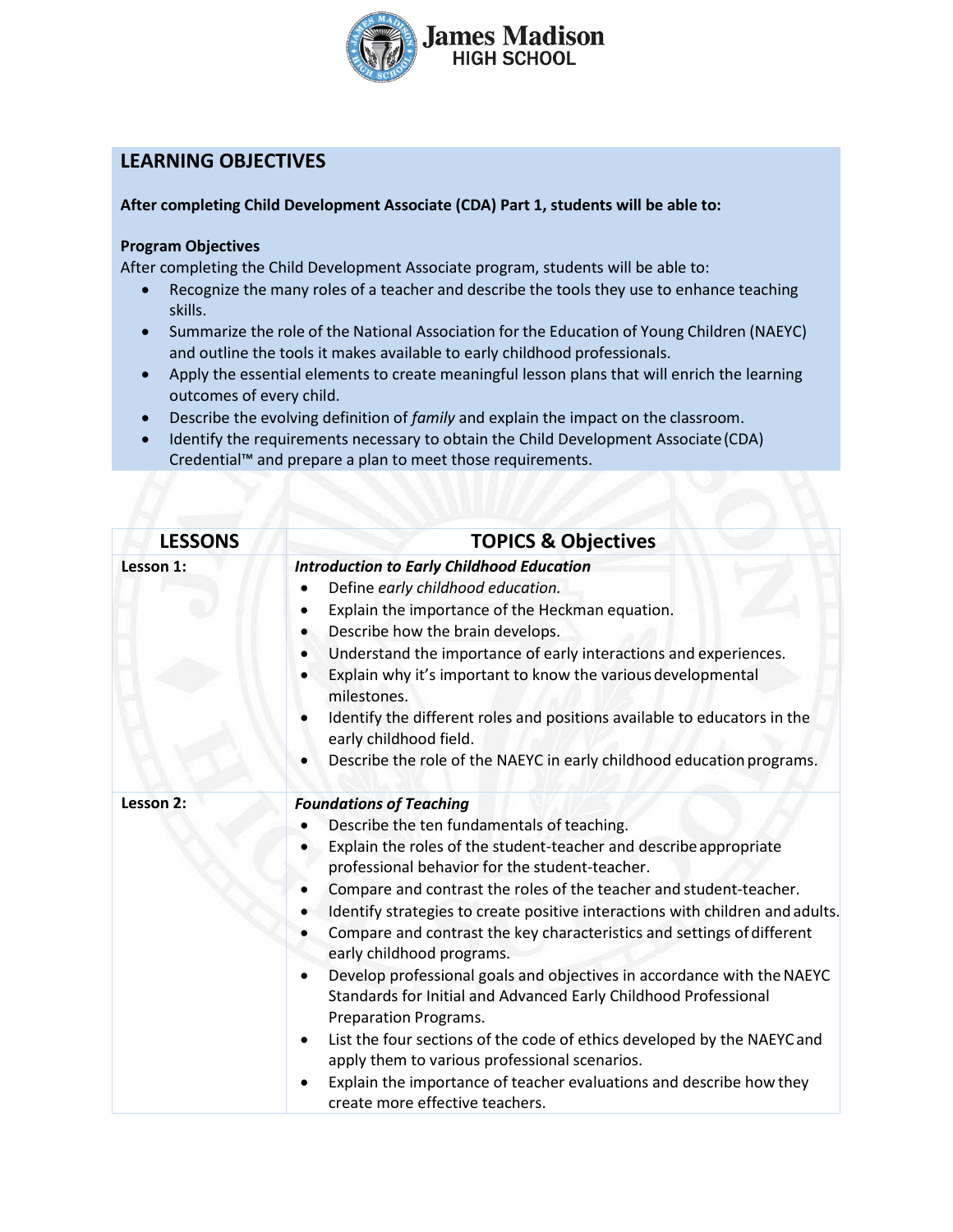

| Lesson 3: | <b>Understanding and Guiding Behavior</b><br>Identify effective guidance strategies.<br>Describe developmentally appropriate guidance strategies.<br>Explain culturally responsive guidance strategies.<br>٠<br>Describe how to apply developmentally appropriate guidance strategies<br>to behavioral situations.<br>Compare and contrast direct and indirect guidance.<br>Define discipline, and contrast it with punishment.<br>Describe the behavior of infants and toddlers.<br>Explain the appropriate guidance techniques to use with special needs<br>children.                                       |
|-----------|---------------------------------------------------------------------------------------------------------------------------------------------------------------------------------------------------------------------------------------------------------------------------------------------------------------------------------------------------------------------------------------------------------------------------------------------------------------------------------------------------------------------------------------------------------------------------------------------------------------|
| Lesson 4: | <b>Observing and Assessing Children</b><br>Explain the characteristics of quality child assessment.<br>Compare and contrast narrative, checklist, and behavior sampling forms<br>of assessment, and describe when it is appropriate to use them.<br>Explain the various types and uses of behavior samplings, including time<br>and event samplings.<br>Outline the guidelines of teacher interpretation.<br>Identify and explain common pitfalls in teacher assessment.<br>Describe the precautions to take when assessing childrenfor<br>disabilities.<br>Identify items to include in a student portfolio. |
| Lesson 5: | <b>Environments and Schedules</b><br>Identify the important elements of classroom design, and explain how<br>to create a positive learning environment.<br>Describe how program goals impact the classroom environment.<br>Explain how to adapt and accommodate the classroom environment for<br>children with disabilities.<br>Outline the components of an effective classroom schedule, explain the<br>influence of program goals, and create an appropriate classroom<br>schedule.                                                                                                                        |
|           |                                                                                                                                                                                                                                                                                                                                                                                                                                                                                                                                                                                                               |